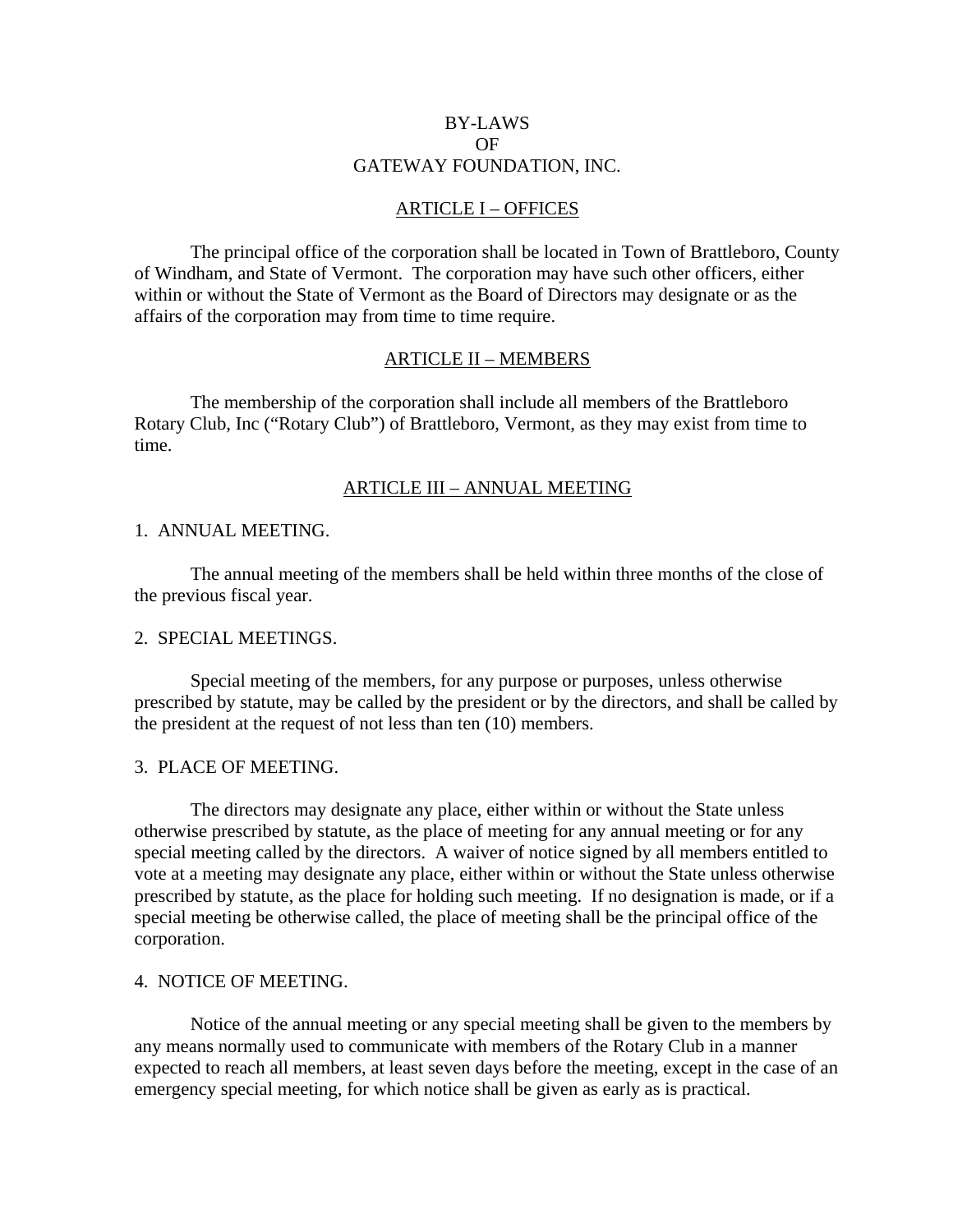## 5. QUORUM.

 At any meeting of the members, twenty members shall constitute a quorum. No member may vote by proxy. If less than said number of the members is present at the meeting a majority of the members present may adjourn the meeting from time to time without further notice. At such adjourned meeting at which a quorum shall be present, any business may be transacted which might have been transacted at the meeting as originally notified. The members present at a duly organized meeting may continue to transact business until adjournment, notwithstanding the withdrawal of enough members to leave less than a quorum.

# 6. VOTING.

 Each member shall be entitled to one vote. Upon demand of any member, the vote for directors and upon any question before the meeting shall be by ballot. All elections for directors shall be by plurality vote: all other questions shall be decided by majority vote except as otherwise provided by the Articles of Association or by Vermont Law.

# 7. ORDER OF BUSINESS.

Meetings of the Gateway shall be held in accordance with Roberts Rules of Order. Should a conflict exist between the Articles of Association and the By-Laws, the Articles of Association shall take precedence.

# 8. EMERGENCY ACTION BY MEMBERS.

 Unless otherwise provided by law, any action required to be taken at a meeting of the members, or any other action which may be taken at a meeting of the members, may be taken without a meeting if a consent in writing, setting forth the action so taken, shall be signed by all of the members entitled to vote with respect to the subject matter thereof.

# ARTICLE IV - BOARD OF DIRECTORS

# 1. GENERAL POWERS.

 The business and affairs of the corporation shall be managed by its Board of Directors. The directors shall in all cases act as a board, and they may adopt such rules and regulations for the conduct of their meetings and the management of the corporation, as they may deem proper, not inconsistent with these By-laws and the laws of the State.

# 2. NUMBER, TENURE AND QUALIFICATIONS.

 The number of directors shall be not more than twelve or less than eight. Each director shall hold office until the next annual meeting of members and until a successor shall have been elected and qualified.

# 3. REGULAR MEETINGS.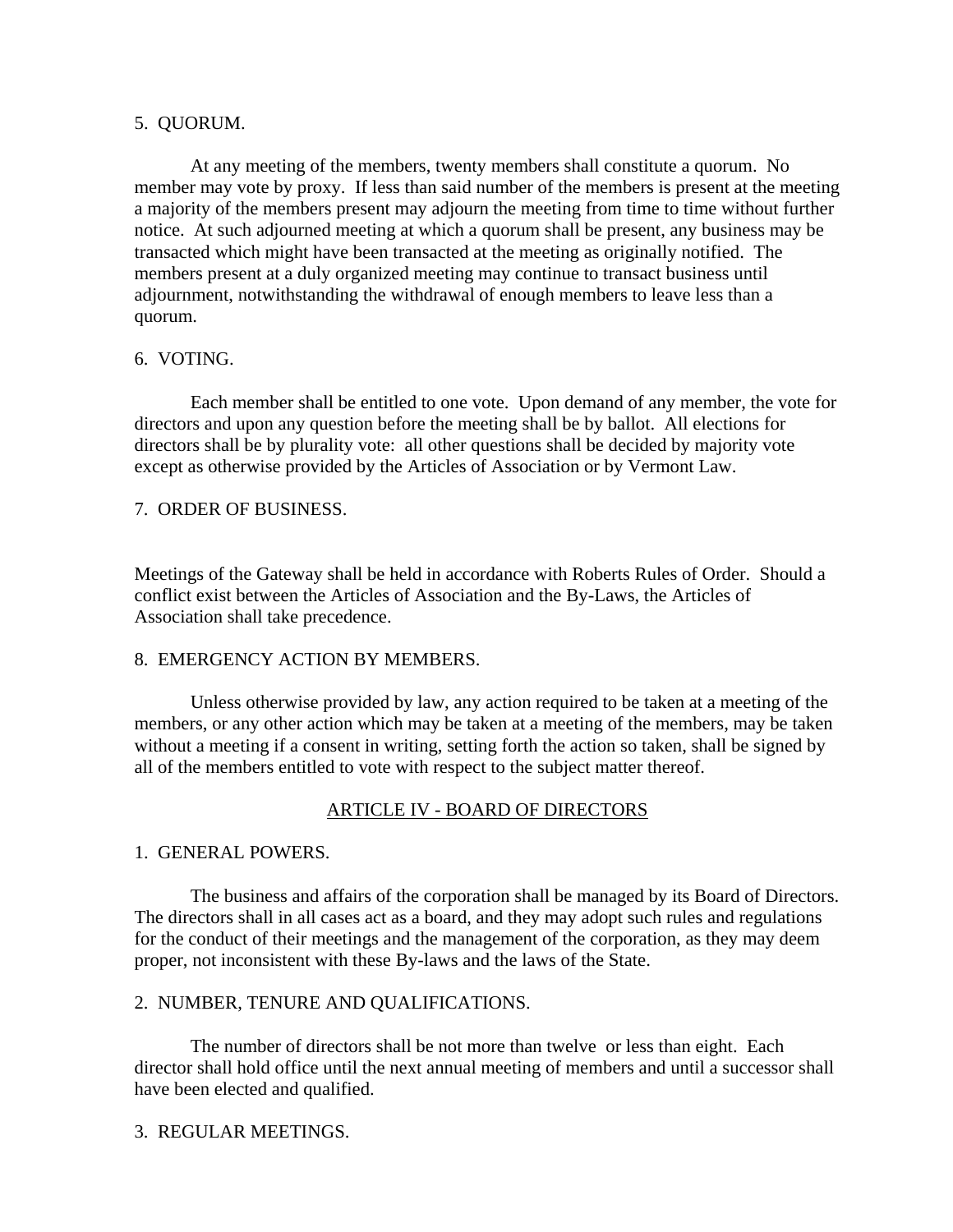A regular meeting of the directors shall be held without other notice than the By-law immediately after, and at the same place, as the annual meeting of the members. The directors may provide, by resolution, the time and place for the holding of additional regular meetings without other notice than such resolutions.

## 4. SPECIAL MEETINGS.

 Special meetings of the directors may be called by or at the request of the president or any two directors. The person or persons authorized to call special meetings of the directors may fix the place for holding any special meeting of the directors called by them.

# 5. NOTICE.

 Notice of a meeting of the directors shall be given to the directors by any means normally used to communicate with members of the Rotary Club at least seven days before the meeting. It shall be considered sufficient if notice of a meeting is announced at a regular meeting of the Rotary Club not less than seven (7) days in advance of such meeting.

## 6. QUORUM.

 At any meeting of the directors fifty percent of the directors shall constitute a quorum for the transaction of business, but if less than said number is present at a meeting, a majority of the directors present may adjourn the meeting from time to time without further notice.

## 7. MANNER OF ACTING.

 Directors shall include the President and president-elect of the Rotary Club and the Chairman of the Scholarship committee. The remaining six directors shall be elected at large by the Rotary Club at the annual meeting. The terms of the directors shall be three years, except in the case of the President, President-Elect and Chairman of the Scholarship Committee whose terms will coincide with their terms in their offices of the Rotary Club. Terms of the remaining directors shall be staggered with the intent that two (2) are elected each year. The nominating committee shall be made up of the Gateway Foundation's four (4) officers plus the Rotary Club President Elect.

## 8. VACANCY

 Any vacancies occurring by reason of the removal of the directors may be filled by the vote of the members. A director elected to fill a vacancy caused by resignation, death or removal shall be elected to hold office for the unexpired term of his predecessor. The term of each director shall begin on his election.

#### 9. REMOVAL OF DIRECTORS.

 Any or all of the directors may be removed for cause by vote of the members or by action of the Board. Directors may be removed without cause only by vote of the members.

#### 10. RESIGNATION.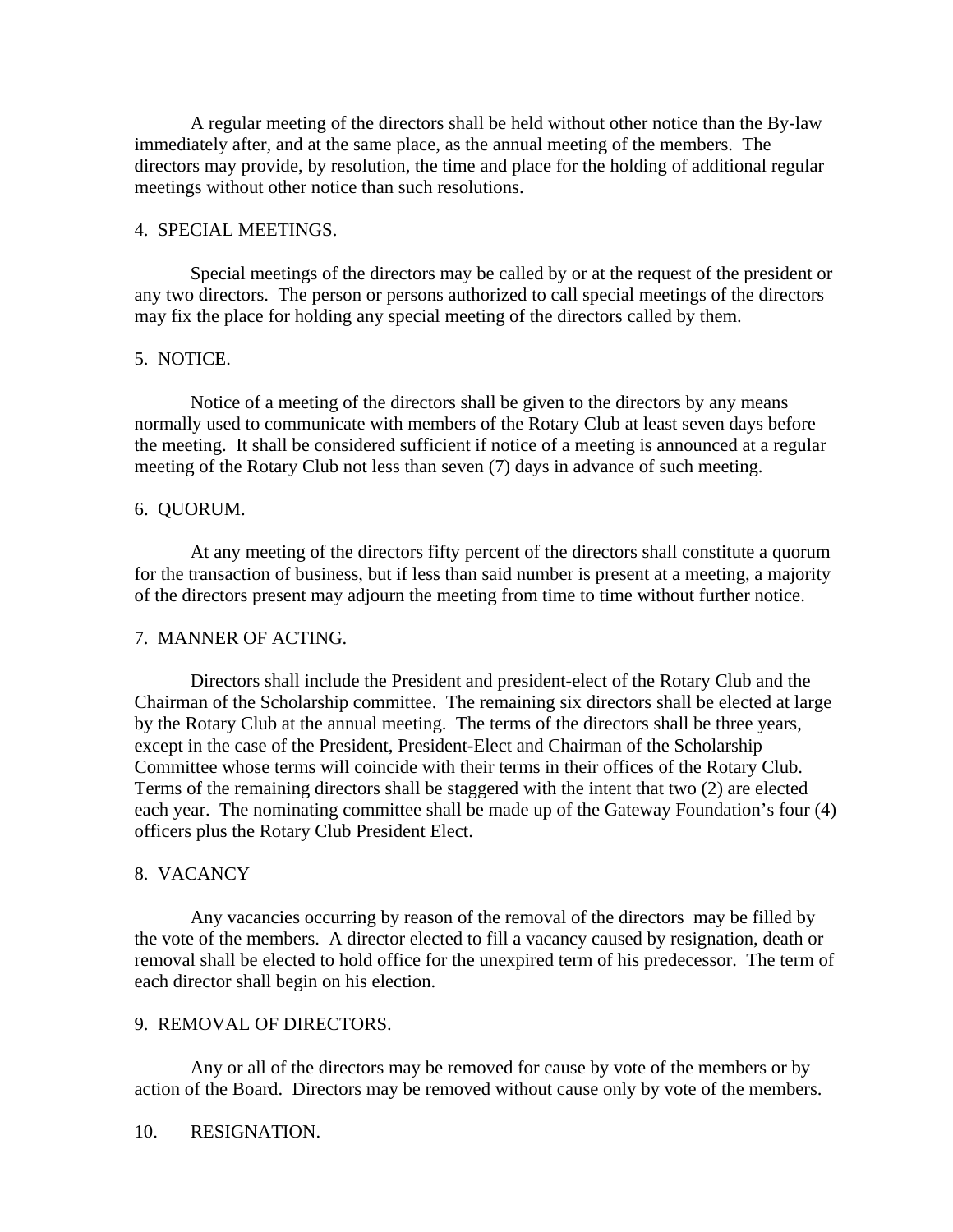A director may resign at any time by giving written notice to the board, the president or the secretary of the corporation. Unless otherwise specified in the notice, the resignation shall take effect upon receipt thereof by the board or such officer, and the acceptance of the resignation shall not be necessary to make it effective.

## 11. COMPENSATION.

 No compensation shall be paid to directors, as such, for their services, but by resolution of the board a fixed sum and expenses for actual attendance at each regular or special meeting of the board may be authorized. Nothing herein contained shall be construed to preclude any director for serving the corporation in any other capacity and receiving compensation therefore.

#### 12. COMMITTEES.

 The board, by resolution, may designate from among its members an executive committee and other committees. Each such committee shall serve at the pleasure of the board.

## ARTICLE V - OFFICERS

#### 1. ELECTION AND TERM OF OFFICE.

 The officers of the corporation shall be elected by the directors annually, at the first meeting of the directors held after each annual meeting of the members. Each officer shall hold office until his successor shall have been duly elected and shall have qualified or until his death or until he or she shall resign or shall have been removed in the manner hereinafter provided.

#### 2. REMOVAL.

 Any officer or agent elected or appointed by the directors may be removed by the directors whenever in their judgment the best interests of the corporation would be served thereby, but such removal shall be without prejudice to the contract rights, if any, of the person so removed.

#### 3. VACANCIES.

 A vacancy in any office because of death, resignation, removal, disqualification or otherwise, may be filled by the directors for the unexpired portion of the term.

#### 4. PRESIDENT.

 The president shall be the principal officer of the corporation and, subject to the control of the directors, shall in general supervise and control the affairs of the corporation. He or she shall, when present, preside at all the meetings of the directors and membership. He or she may sign, with the secretary or any other proper officer of the corporation, any deeds, mortgages, contracts, or other instruments which the directors have authorized to be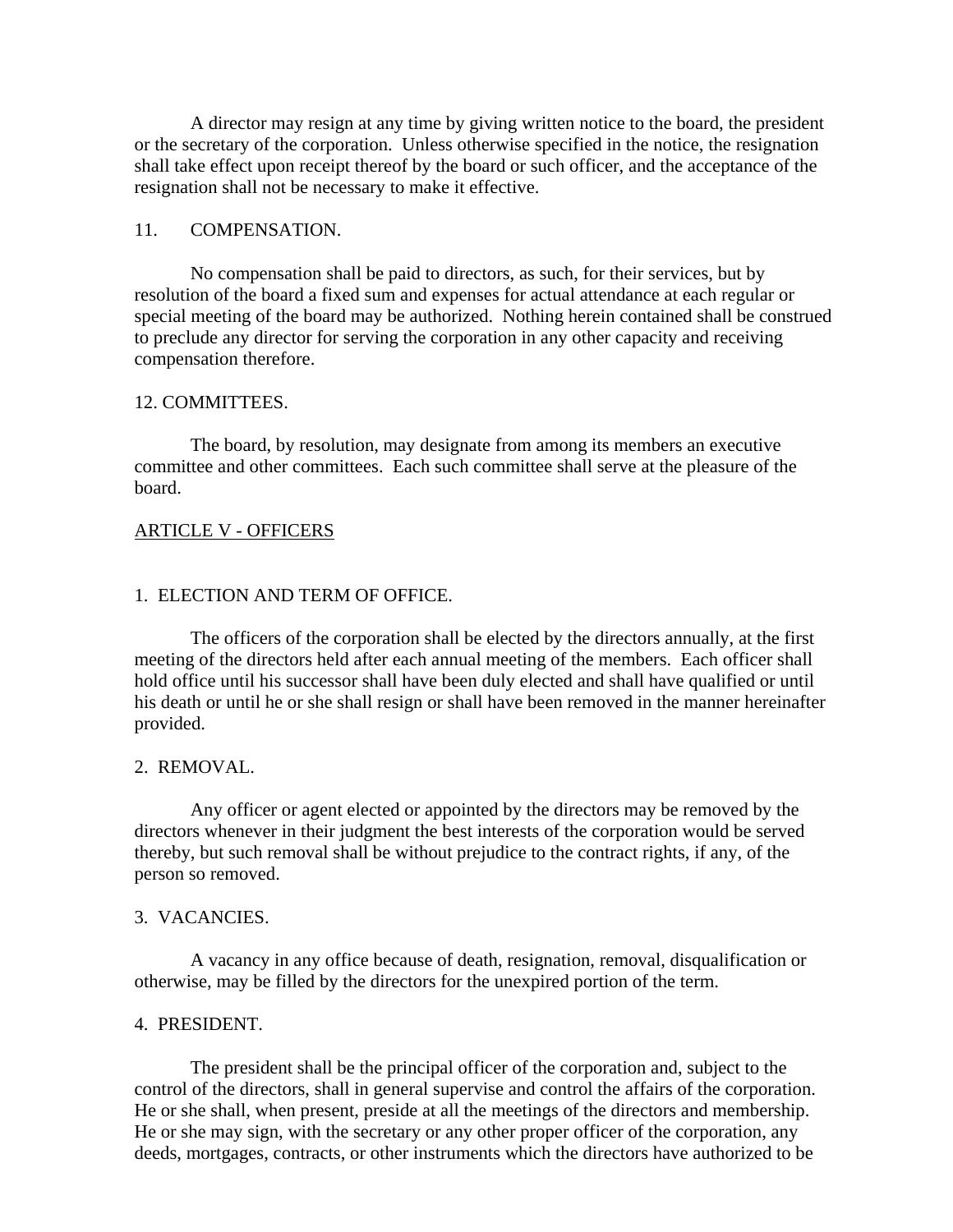executed, except in cases where the signing and execution thereof shall be expressly delegated by the directors or these By-laws to some other officer or agent of the corporation, or shall be required by law to be otherwise signed and executed; and in general shall perform all duties incident to the office of president and such other duties as may be prescribed by the directors from time to time.

## 5. VICE-PRESIDENT.

 In the absence of the president or in event of his or her death, inability or refusal to act, the vice-president shall perform the duties of the president, and when so acting, shall have all the powers of and be subject to all the restrictions upon the president. The vice-president shall perform such other duties as from time to time may be assigned to him or her by the president or by the directors.

## 6. SECRETARY.

 The secretary shall keep the minutes of the membership meetings and of the directors' meetings in one or more books provided for that purpose, see that all notices are duly transmitted, and shall keep the list of the names of directors; and he or she shall perform all duties incident to the office of secretary and other duties as from time to time may be assigned to him or her by the president or the directors.

#### 7. TREASURER.

 The treasurer may be required to give bond for the faithful discharge of his duties in such sum, and with such surety or sureties as the directors shall determine. He or she shall have charge and custody of, and be responsible for, all funds of the corporation; receive and give receipts for monies due and payable to the corporation from any source whatsoever, and deposit all such monies in the name of the corporation in such banks, trust companies or other depositories as shall be selected in accordance with these By-laws and in general perform all of the duties incident to office of treasurer and such other duties as from time to time may be assigned to appoint an assistant treasurer or finance agent to aid the treasurer in the performance of his duties. Such assistant shall serve at the pleasure of the directors.

## ARTICLE VI - CONTRACTS, LOANS, CHECKS, AND DEPOSITS

## 1. CONTRACTS.

 The directors may authorize any officer of officers, agent or agents, to enter into any contract or execute and deliver any instrument in the name of and on behalf of the corporation, and such authority may be general or confined to specific instances.

## 2. LOANS.

 No loan shall be contracted on behalf of the corporation and no evidence of indebtedness shall be issued in its name unless authorized by resolution of the directors, and ratified by the membership at a special meeting called for such purpose. Such authority may be general or confined to specific incidents.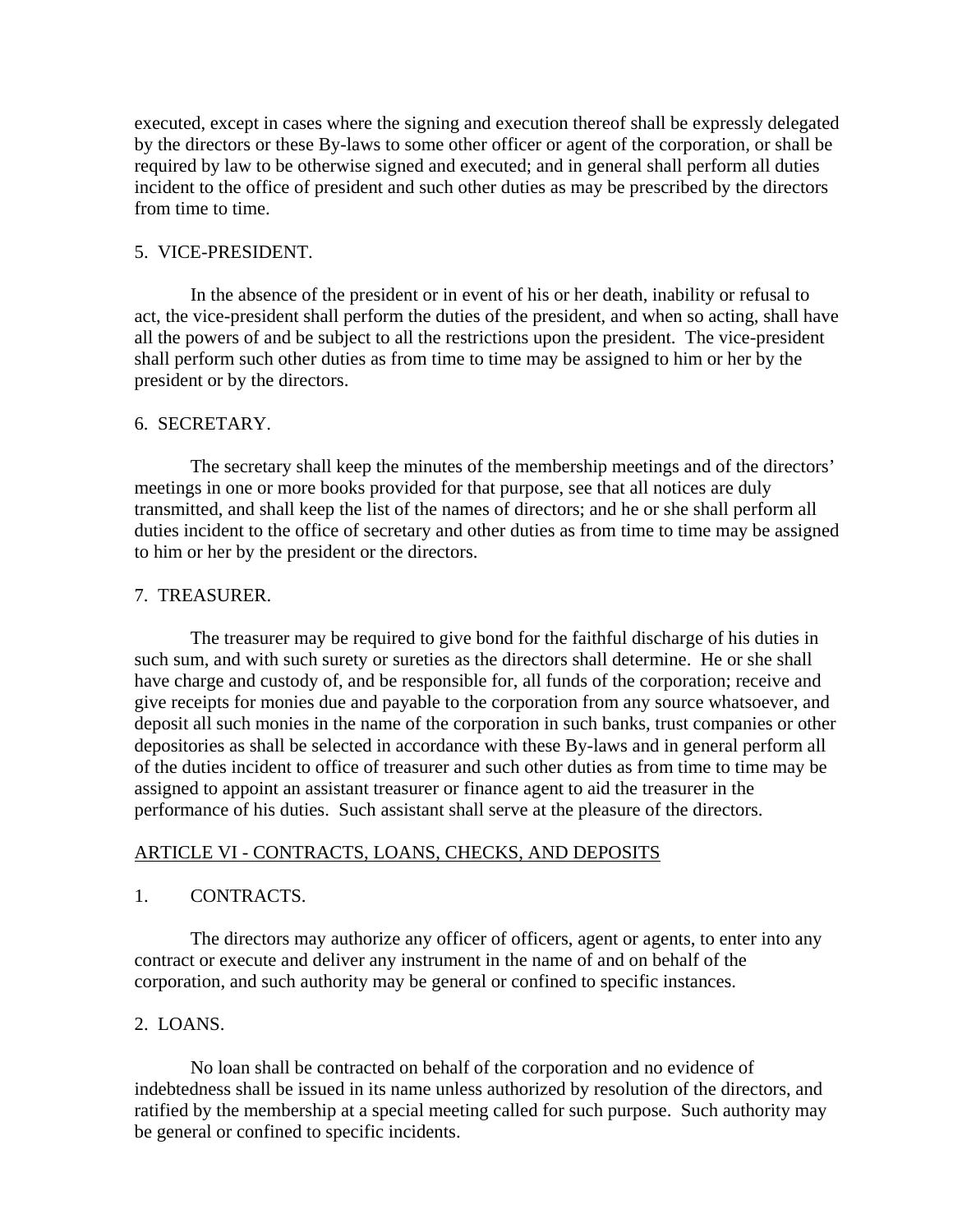# 3. CHECK, DRAFTS, ETC.

 All checks, drafts or other order for the payment of money, notes or other evidences of indebtedness issued in the name of the corporation, shall be signed by such officer or officers, agent or agents of the corporation and in such manner as shall from time to time be determined by resolution of the directors, but in no event shall such instruments be issued without the signature of the treasurer or assistant treasurer of the Gateway Foundation.

# ARTICLE VII - ORGANIZATION AND PURPOSES

1. This corporation is organized exclusively for charitable, religious, educational and scientific purposes, including for such purposes, the making of distribution to organizations that qualify as exempt organizations under section  $501(c)(3)$  of the Internal Revenue code, or its corresponding section of any future federal tax code,

# ARTICLE VIII INDEMNITY

1. The corporation shall indemnify any and all of its present, former, and future directors and officers and the heirs, executors and administrators of any such director or officer against expenses actually and necessarily incurred by them in connection with defense of any action, suit or proceeding in which they or any of them are made parties by reason of being or having been directors or officers of the corporation, except in relation to matters as to which any such director or officer shall be adjudged in such action, suit or proceeding, to be liable for gross negligence or willful misconduct in the performance of duty. In the event of settlement of any such action, suit or proceeding, indemnification shall be provided only in connection with such matters covered by the settlement as to which the corporation is advised by counsel that the person to be indemnified did not commit such a breach of duty. The indemnification provided by this paragraph shall not be deemed exclusive of any rights to which those indemnified may be entitled under any By-Laws, agreement, vote of members or otherwise.

# ARTICLE IX CONFLICTS OF INTEREST/CONFIDENTIALITY

1. Duty to Disclose. If any director or officer of the corporation has a personal or financial interest in any issue of corporate concern, it is the affirmative duty of such director or officer to disclose to the Board of Directors when and if any such conflict exists.

2. Board Action. When any such issue becomes a matter of Board action, such director shall not vote or use personal influence on the matter. The director shall not be counted in the quorum for a meeting at which Board action is to be taken. The director may, however, briefly state a position on the matter and answer pertinent questions of Board members. The minutes of all actions taken on such matters shall clearly reflect that the requirements of this By-Law have been met.

3. Transaction between the Corporation and Directors or Officers. A contract or transaction between the corporation and one or more of its directors or officers or between the corporation and any other corporation, partnership, association or other organization in which one or more of the directors or officers are directors, officers, shareholders, partners or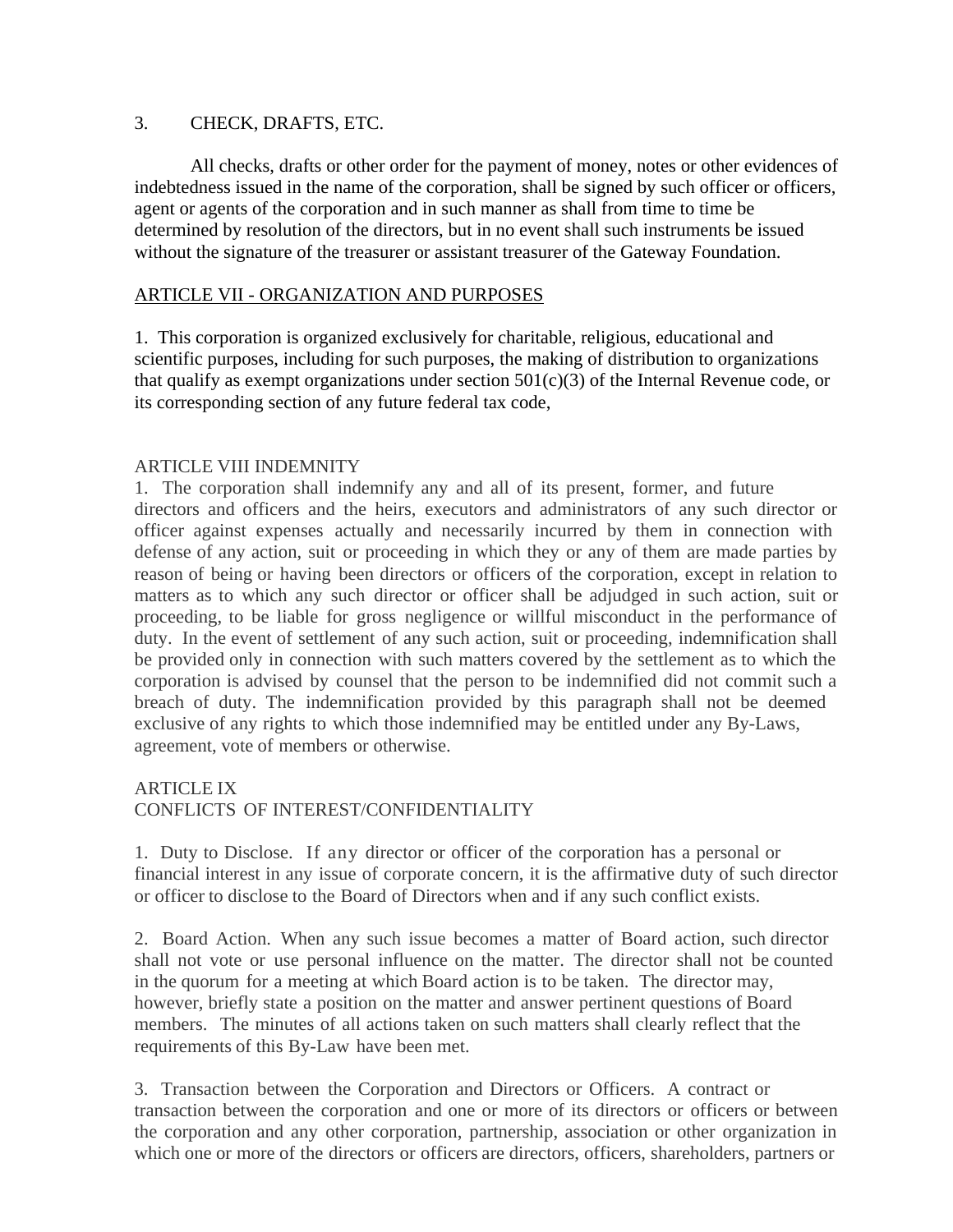members of the other organization, or have a financial interest, shall be deemed fair to the corporation provided (a) the material facts as to the relationship or interest and as to the contract or transaction are disclosed or are known to the Board, and the Board in good faith and with ordinary care authorizes the contract or transaction by the affirmative vote of a majority of the disinterested Directors present at a meeting at which a quorum is present; and (b) the contract or transaction is fair to the corporation when it is authorized, approved or ratified by the Board.

4. Written Conflict of Interest Policy. The Board may adopt a written conflict of interest policy to be consistent with the above obligations.

5. Duty of Confidentiality. The meetings of the Board of Directors and the Board Committees are conducted in the strictest confidence and matters are discussed which are sensitive in nature. The Board and all board Committee members have an obligation to maintain all confidential and proprietary information presented and discussed in the strictest confidence and shall not disclose or release such information absent specific authorization to release or disclose such information to third parties by the Board of Directors or its duly authorized representative.

# ARTICLE X

# IRC 501(C)(3) TAX EXEMPTION PROVISIONS

1. Limitations on Activities. No substantial part of the activities of this corporation shall be the carrying on of propaganda, or otherwise attempting to influence legislation (except as otherwise provided by Section 501(h) of the Internal Revenue code), and this corporation shall not participate in, or intervene in (including the publishing or distribution of statements), any political campaign on behalf of, or in opposition to, any candidate for public office.

Notwithstanding any other provisions of these Bylaws, this corporation shall not carry on any activities not permitted to be carried on (a) by a corporation exempt from federal income tax under Section  $501(c)(3)$  of the Internal Revenue Code, or (b) by a corporation, contributions to which are deductible under Section 170(c)(2) of the Internal Revenue Code.

2. Prohibition Against Private Inurement. No part of the net earnings of this corporation shall inure to the benefit of, or be distributable to, its members, directors or trustees, officers, or other private persons, except that the corporation shall be authorized and empowered to pay reasonable compensation for services rendered and to make payments and distributions in furtherance of the purposes of this corporation.

3. Distribution of Assets. Upon the dissolution of this corporation, its assets remaining after payment, or provision for payment, of all debts and liabilities of this corporation shall be distributed for one or more exempt purposes within the meaning of Section  $510(c)(3)$ of the Internal Revenue Code or shall be distributed to the federal government, or to a state or local government, for a public purpose. Such distribution shall be made in accordance with all applicable provisions of the laws of this state.

4. Private Foundation Requirements and Restrictions: In any taxable year in which this corporation is a private foundation as described in Section 509(a) of the Internal Revenue Code, the corporation 1) shall distribute its income for said period at such time and